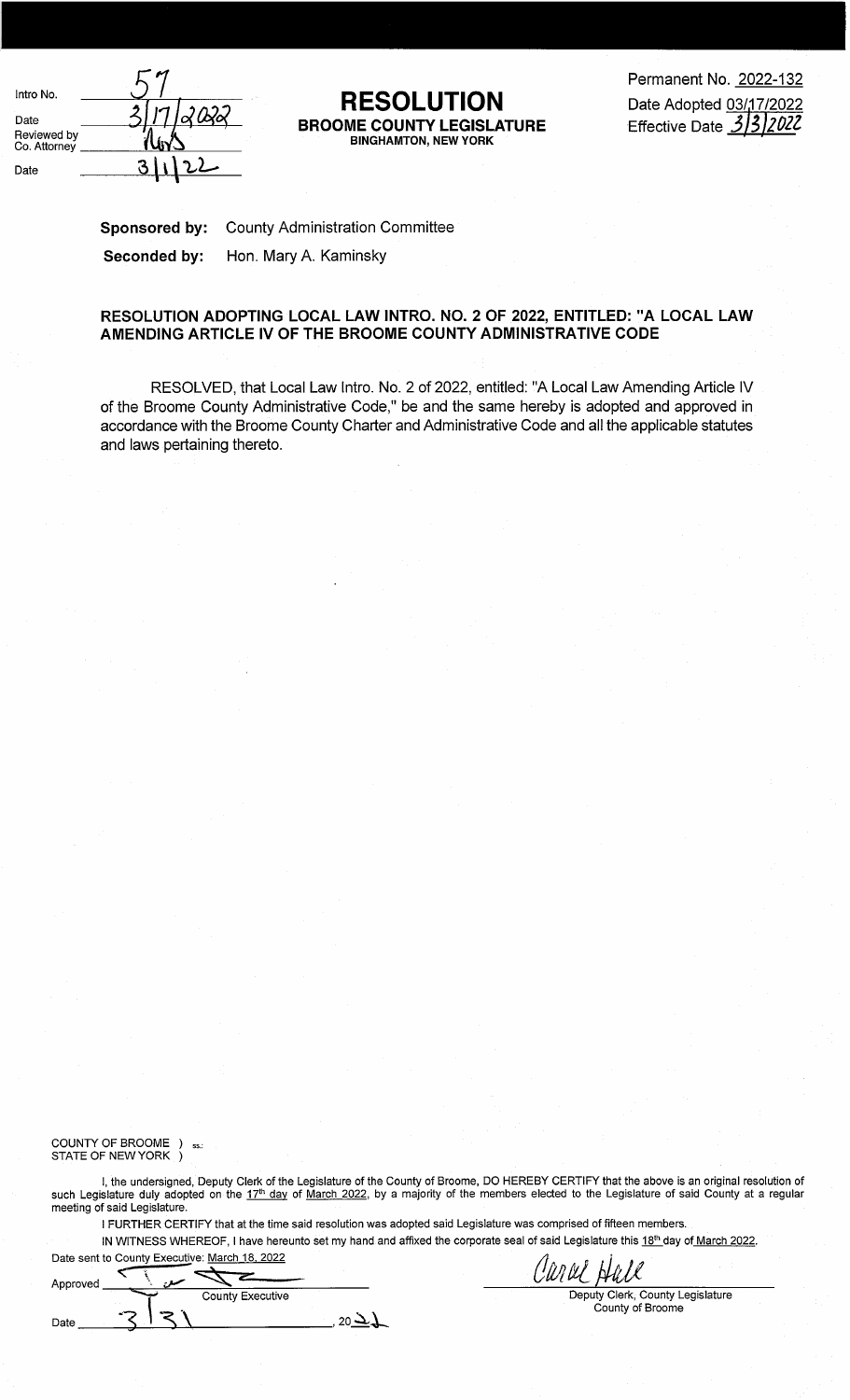## **LOCAL LAW INTRO. NO. 2 Of 2022**

"A Local Law Amending Article IV of the Broome County Administrative Code

BE IT ENACTED, by the County Legislature of the County of Broome as follows:

Section 1 ARTICLE IV of the Broome County Administrative Code shall read as follows:

Department of Audit and Control

§ A401. Department of Audit and Control; Comptroller.

The Department of Audit and Control shall be headed by a comptroller. The method of choosing a comptroller and term of office shall be as provided in § C401 of Article IV of the Charter. The qualifications of the Comptroller shall be as follows: he shall be graduated from an approved fouryear college course with a major in accounting and four years of experience in responsible accounting or auditing work. [, or graduated from an approved two-year college course with **a major in accounting and eight years of experience in responsible accounting or auditing work.]** 

§ A402. Powers and duties.

- (A) The Comptroller shall have all the powers and duties and shall be subject to all the obligations and liabilities heretofore or hereafter lawfully granted or imposed by the Charter, this Code, local law, ordinance or any applicable provision of any act of the State Legislature not inconsistent with the Charter or this Code. Such powers and duties, obligations and liabilities shall include, but shall not be limited to, any power, duty, obligation or liability heretofore granted or imposed upon the County Auditor or County Comptroller by any applicable provision of any act of the State Legislature not inconsistent with the Charter or this Code.
- (B) The Comptroller shall approve and certify all payrolls for salaries and compensation of all County employees and officers. [; he shall furnish a certified transcript of said **payrolls, as approved, to the Director of Management and Budget. All original payrolls shall be filed with the Comptroller. Before the payrolls are presented to the Comptroller, they shall be certified, in writing, by the head of the appropriate administrative unit or his deputy to the effect that each person named therein was properly appointed to the position set forth therein and that the salary or compensation stated in such payroll is true and correct.]** Such certification shall be in the manner and form prescribed by the Comptroller. **[The Comptroller shall not approve any payroll or item thereof until the Personnel Officer shall have certified that the persons named therein are employed in their respective positions.]**
- (C) The Comptroller shall prescribe, with the approval of the County Attorney, the procedure and form, in accordance with § A403 of this article, for the submission of claims or charges against the County or against funds for which the County is responsible. The forms shall be in accordance with the requirements of any law, rule or regulation applicable to the form, certification or payment of such claim.
- (D) The Comptroller shall develop, establish and maintain a cost accounting system for each administrative unit in the County as may be designated by the County Legislature or as the County Executive may designate, subject to the approval of the Legislature.
- (E) The Comptroller shall make available to the County Legislature, County Executive or the head of any administrative unit of the County any information from the records and accounts of the Department of Audit and Control which may be required to assist in the performance of official duties.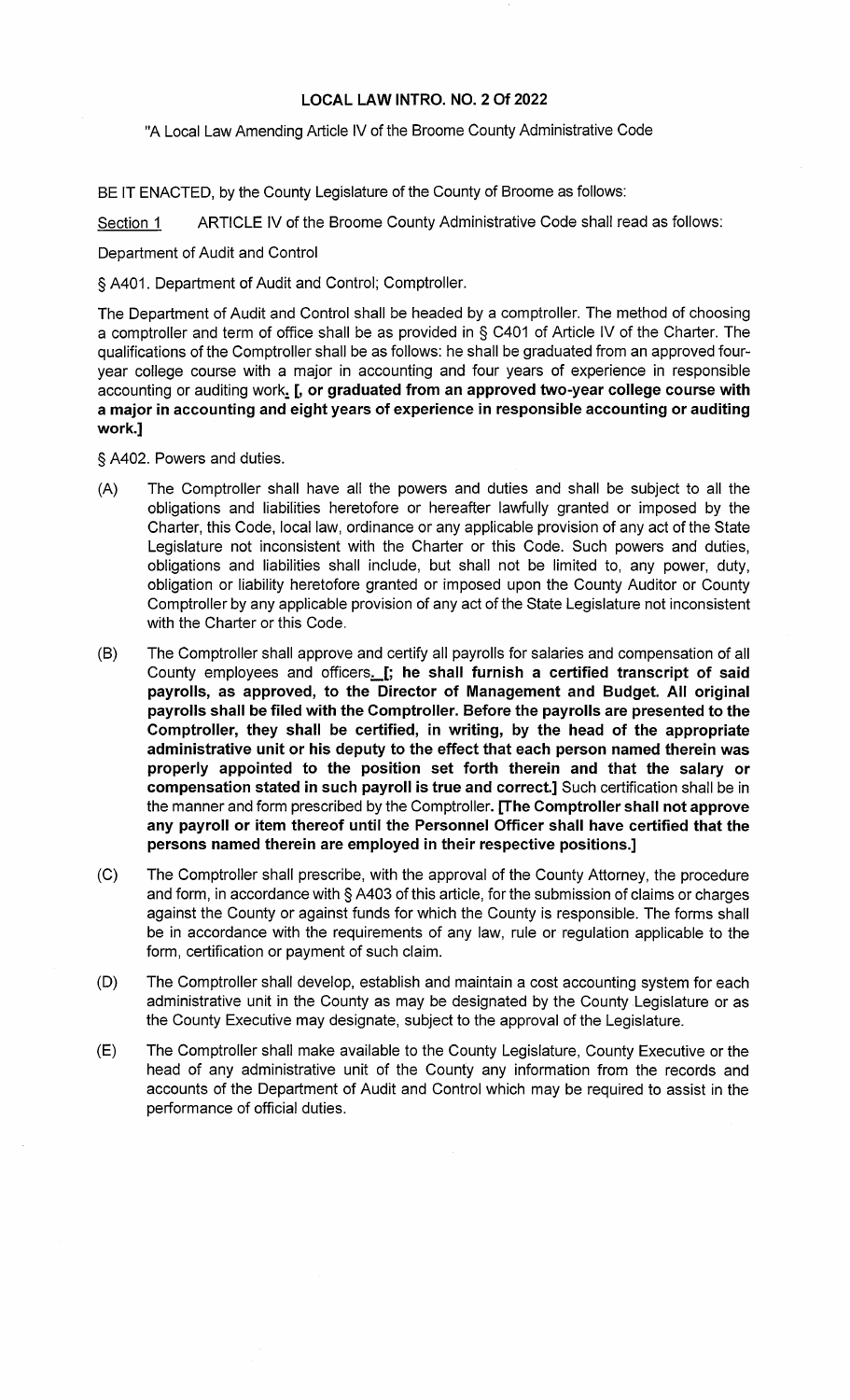- (F) The Comptroller shall prepare and submit to the Director of Management and Budget, annually on such date and on such forms as the Director shall designate and prescribe, the information required by the Director to assist him in the preparation of the proposed budget and capital program.
- (G) The Comptroller shall:
	- (1) At least monthly, procure bank statements for all depositaries of funds under the custody and control of the Director of Management and Budget and reconcile such statements with the Director's books, and periodically procure bank statements from all other depositaries of County funds and funds for which the County is responsible, and reconcile the statement with the books of such administrative unit. The Comptroller shall have access to the books of the Director of Management and Budget and other administrative units at all times.
	- (2) Audit and review the records of the Director of Management and Budget with respect to all moneys and funds of whatever name or nature received and disbursed by the Director of Management and Budget, and for that purpose he shall procure, daily, statements from the Director of Management and Budget showing funds and moneys so received and disbursed in such forms as the Comptroller shall direct.
	- (3) Keep books or records which are necessary to record all accounts, claims and demands against the County presented to him for audit and the action taken by him on each. He shall keep separate appropriation accounts for each administrative unit. He shall also keep books and records which may be necessary to carry out the system of accounting prescribed by law and not inconsistent with the Charter or this Code.
	- (4) Keep a record of all undertakings of the County.
	- (5) Conduct any audits as are required by § C402(E) of Article IV of the Charter and report to the County Executive and the County Legislature and file copies with the Clerk of the County Legislature, whether or not:
		- (a) The financial records and accounts of the County have been accurately kept;
		- (b) All County funds, County properties and funds for which the County is responsible are accounted for; and
		- (c) The business of the County is being transacted pursuant to the Charter, this Code or any applicable provision of any act of the State Legislature not inconsistent with the Charter or this Code.
	- **[(6) Procure from the Director of Purchasing at least annually a certified copy of the inventory maintained by such Director pursuant to § A306(2)(A)(9) of this Code and, in accordance with good accounting practices, periodically verify the accuracy of the same. The certified copy of such inventory and the record of action taken by the Comptroller to determine and certify the same as prescribed herein shall be maintained as a permanent record of his or her Department. The Comptroller shall prescribe the procedure and method for the making of inventories by the head of each administrative unit and by the Director of Purchasing, and a copy of such procedure shall be filed with the Legislative Clerk]**
- (H) The Comptroller shall:21 Establish, maintain and supervise such facilities and services for the administration or enforcement of the Broome County Consumer Protection Code, the